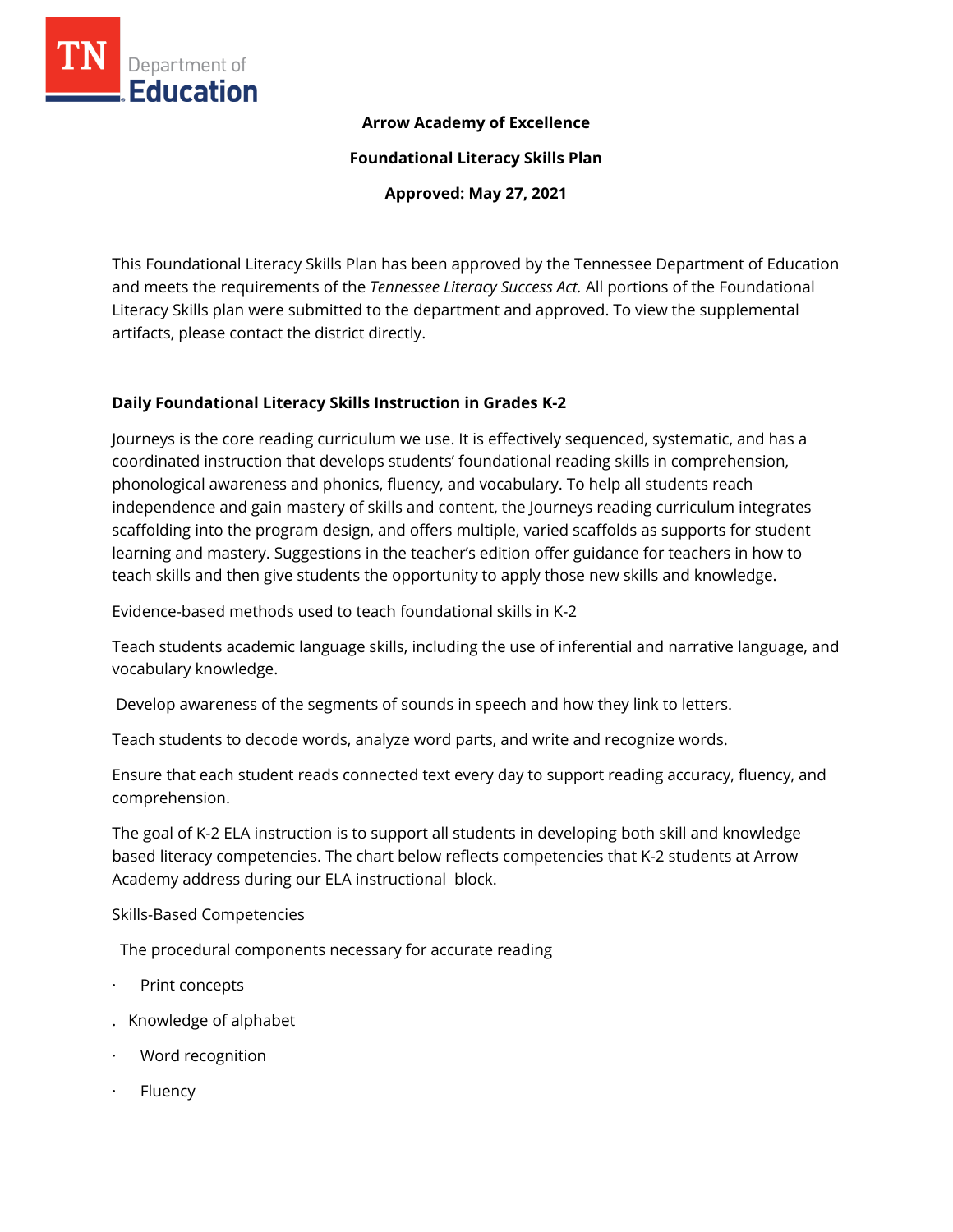Knowledge-Based Competencies

Comprehension

· Making meaning (vocabulary)

Both of these competencies are vitally important, and neither serves as a foundation for the other. Students are learning to read while reading to learn. Arrow Academy of Excellence students in grades Kindergarten through second grade recieve a total of 120 minutes daily dedicated to literacy foundational skills. All instruction is aligned to Tennessee State Standards. Arrow Academy K-2 teachers focus on making sure our students can use skills like questioning, thinking, and discussion to demonstrate their learning. ELA instructional time includes both whole group and small group settings. Educators make decisions about instructional groupings strategically based on the goals of the lesson and the strengths and needs of students.

The gradual release method (I Do, We Do, You Do) and the balanced approach (The integration of speaking, listening, reading, and writing gives students the chance to learn and apply various standards, skills, and strategies) are used to teach these foundational skills. These methods allow students to develop necessary skills to decode, comprehend, speak and listen as well as read and write texts that appropriately increase with complexity and length over their time in school. We currently have no plans to make changes to our program for the upcoming school year.

## **Daily Foundational Literacy Skills Instruction in Grades 3-5**

Arrow Academy of Excellence students in grades 3‐5 study a foundational literacy curriculum that is driven by the standards and facilitated by educators who expect excellence in learning. Our educators use the Tennessee State Standards to drive their instruction and dedicate 120 minutes to foundational literacy instruction. Grades 3‐5 spend at least 45 minutes a day on the teaching of foundational skills through direct instruction and related practice opportunities for students during the 120 minute reading block. Additional support for tier 2 and 3 students are provided outside of this 45 minutes. Journeys is the core reading curriculum we use. It is effectively sequenced, systematic, and has a coordinated instruction that develops students' foundational reading skills in comprehension, phonological awareness and phonics, fluency, and vocabulary. To help all students reach independence and gain mastery of skills and content, the Journeys reading curriculum integrates scaffolding into the program design, and offers multiple, varied scaffolds as supports for student learning and mastery. Suggestions in the teacher's edition offer guidance for teachers in how to teach skills and then give students the opportunity to apply those new skills and knowledge. Essential to the success of scaffolds in the classroom is that they are provided, and then gradually removed, so that students learn to work independently. In Journeys, in small‐group instruction for grades 3 through 5, suggestions are provided for this kind of a gradual release model of support through the form of activities organized by the "I do, We do, and You do method.

Evidence‐based methods used to teach foundational skills in 3‐5

Word recognition and word study

D Practice Fluency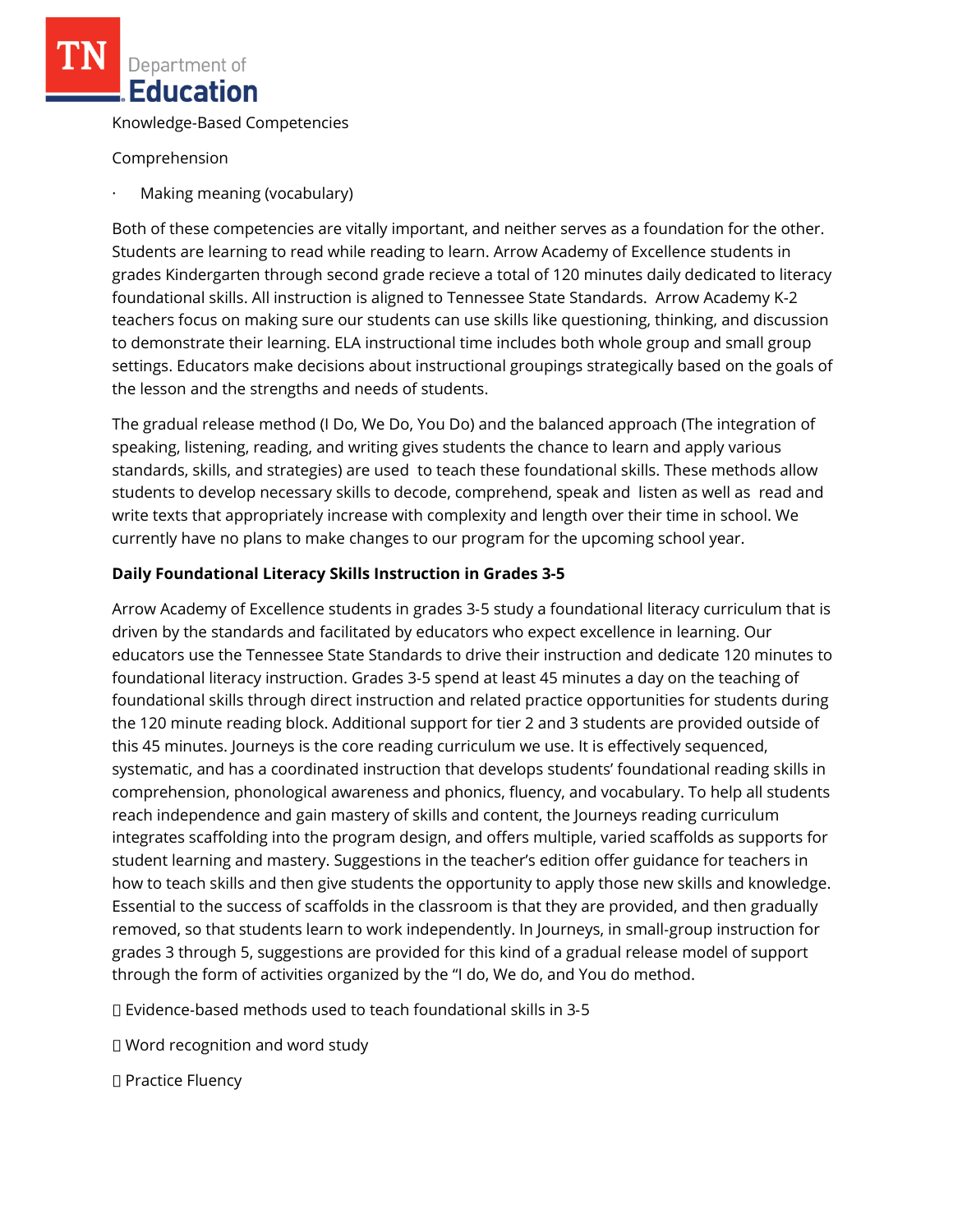Explicit Vocabulary instruction

Teach comprehension strategies

Morphology is taught as a distinct component to improve vocabulary. It is taught as a cognitive strategy to be learned. In order to break a word down into morphemes, students must complete the following four steps: o Recognize that they do not know the word. o Analyze the word for recognizable morphemes, both in the roots and suffixes. o Think of a possible meaning based upon the parts of the word. o Check the meaning of the word against the context of the reading. Students also need to understand the use of prefixes, suffixes, and roots, and how words get transformed. During Shared Reading time, teachers read aloud the main selection while the students follow along (model fluency and cognitive skills). Classroom instructional practices include:

• Revisiting parts of the story during the week to teach deeper reading comprehension

• Using paired selections to build comprehension, listening, and fluency according to student needs

## **Approved Instructional Materials for Grades K-2**

Approved waiver for other materials

## **Approved Instructional Materials for Grades 3-5**

Approved waiver for other materials

## **Additional Information about Instructional Materials**

Arrow Academy of Excellence uses Houghton Mifflin Harcourt Journeys 2017 series. This is a state approved curriculum; however, it was not on the list. During the webinar hosted on April 15 at 1 pm, no one could tell us if we had to complete a waiver or where it was located. Please let us know if further action is needed.

# **Universal Reading Screener for Grades K-5. This screener complies with RTI<sup>2</sup>and Say Dyslexia requirements.**

We administer NWEA MAP Growth interim assessments up to three times a year (fall, winter, and spring)to get an accurate view of how much each student has grown over time and what students are ready to learn so you can plan instruction and group students based on their specific needs. When students finish their MAP Growth test, they receive a number called a RIT score for each area they are tested in: reading, language usage, and math. This score represents the student's achievement level at any given moment and helps measure their academic growth over time.

After MAP assessment, the list of students at the school scoring in the bottom 15% on MAP reading are administered additional skills-based measures as part of easyCBM benchmarking. Administration of survey level assessments, to screen for Characteristics of Dyslexia, is dependent upon student performance on the grade level easyCBM benchmark. Dyslexia screening is done once a year by the classroom teacher. Screening occurs in the following areas: phonological and phonemic awareness, sound symbol recognition, alphabet knowledge, decoding skills, rapid naming, and encoding skills. If screening indicates characteristics of dyslexia exist, then the student is provided dyslexia intervention services. The RTI2 team meets to analyze screening data and assist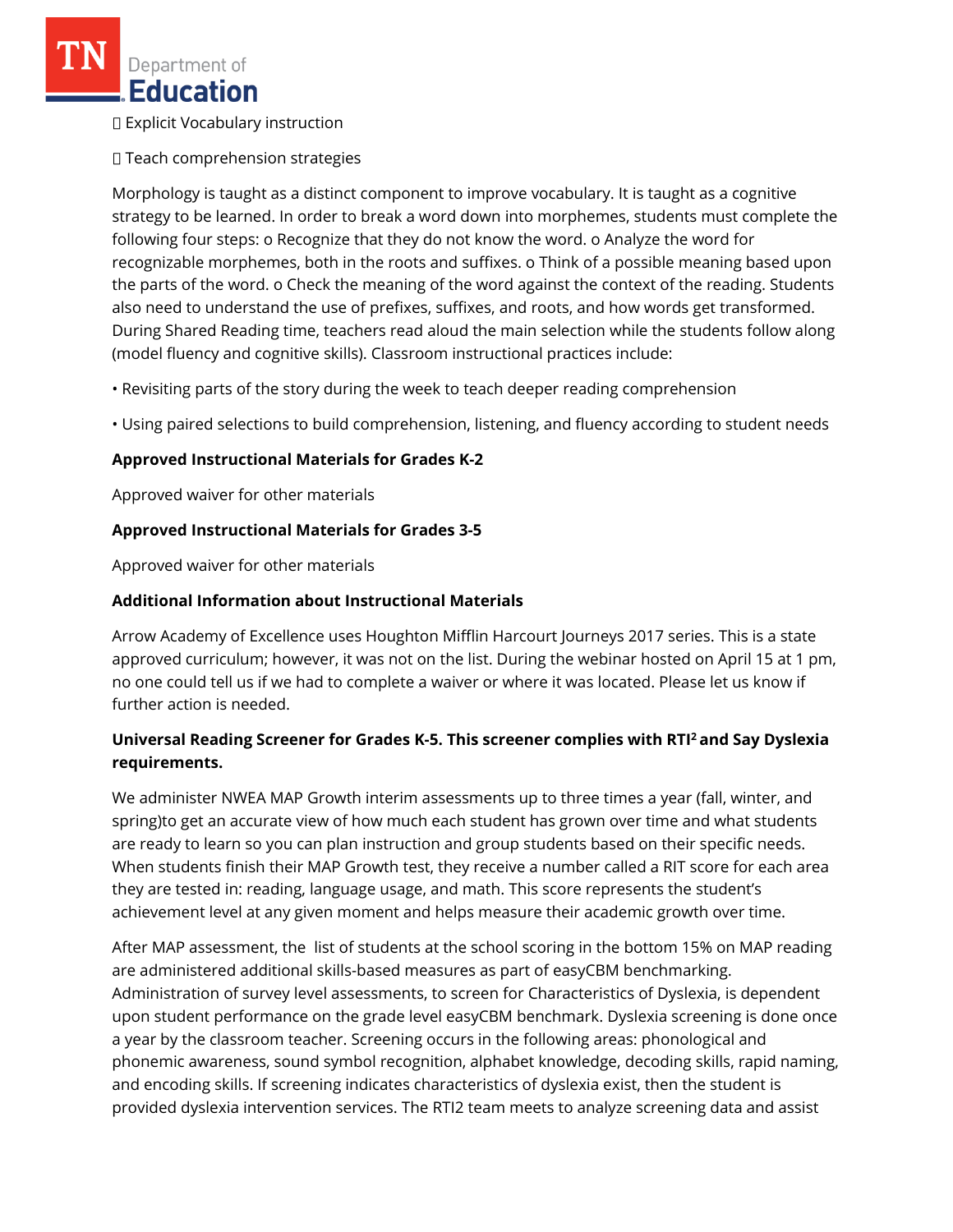teachers in planning and implementing appropriate instruction and evidence-based interventions for all students who exhibit the characteristics of dyslexia.

### **Intervention Structure and Supports**

Students who need additional academic support will engage in the Response to Intervention process (RTI2). EasyCBM benchmark assessment is given to students who score below the 25th percentile to determine the skill of deficit. Students are entered into tiered instructional levels and daily intervention is provided as needed. Students are progress monitored weekly or biweekly using EasyCBM probes that are aligned with the Tennessee Academic State Standards.

Once the skill of deficit is determined, students are entered into instructional tiers. Parents are notified of their child's progress and their entry into the RTI2 process. The classroom teacher provides intervention instruction on a weekly basis. The intervention instruction is given on a daily schedule. Students have face to face instruction time with the classroom teacher and computer time on the opposing days. Arrow Academy uses IXL as the computer-based intervention program. Classroom teachers check the progress of the computer-based intervention each week to ensure they are receiving the necessary practice to address the skill of deficit. Students are given weekly or biweekly progress monitoring probes by the classroom teacher to determine if the intervention instruction is working. Progress monitoring probe scores are entered in the EasyCBM database. This database graphs the progress of the student in the deficit area. The administrative team and classroom teacher meet approximately every four weeks to review the progress of the students in the RTI2 process. Data meetings determine if students need to be moved within the tiers or if intervention instruction should be changed or continued.

We have just begun implementing Edgenuity, an online intervention program that helps struggling learners achieve grade-level proficiency in mathematics and reading. It plans students individualized learning progression paths with fun, motivating content that addresses skill and concept gaps. Using existing student data from the NWEA MAPs universal screener, Edgenuity immediately identifies where students are struggling and provides the targeted instruction they need to close early learning gaps. The instruction in math and reading is designed to help engage students, accelerate them to grade level mastery, and increase student self-efficacy in learning. All lessons are built around a gradual release instructional model of explicit instruction, supported practice, independent practice, and assessments. The data Edgenuity collects as students complete their work also help teachers monitor student progress and adapt their instruction. Intervention reports in Edgenuity track student progress toward standards mastery, inform small-group instruction, and help teachers plan for one-on-one time with students.

Students in special populations such as students with disabilities and English Language Learners will receive additional direct instruction from the special education teacher and/or the ELL teacher based on the areas of deficits. All modifications and accommodations are provided to support student achievement in special populations. They will take all NWEA MAP assessments, regular classroom assessments, and summative assessments to inform and support instructional decisions. Students will also participate in tiered interventions and progress monitored to determine the intervention's effectiveness and receive regular progress reports that reflect academic achievement.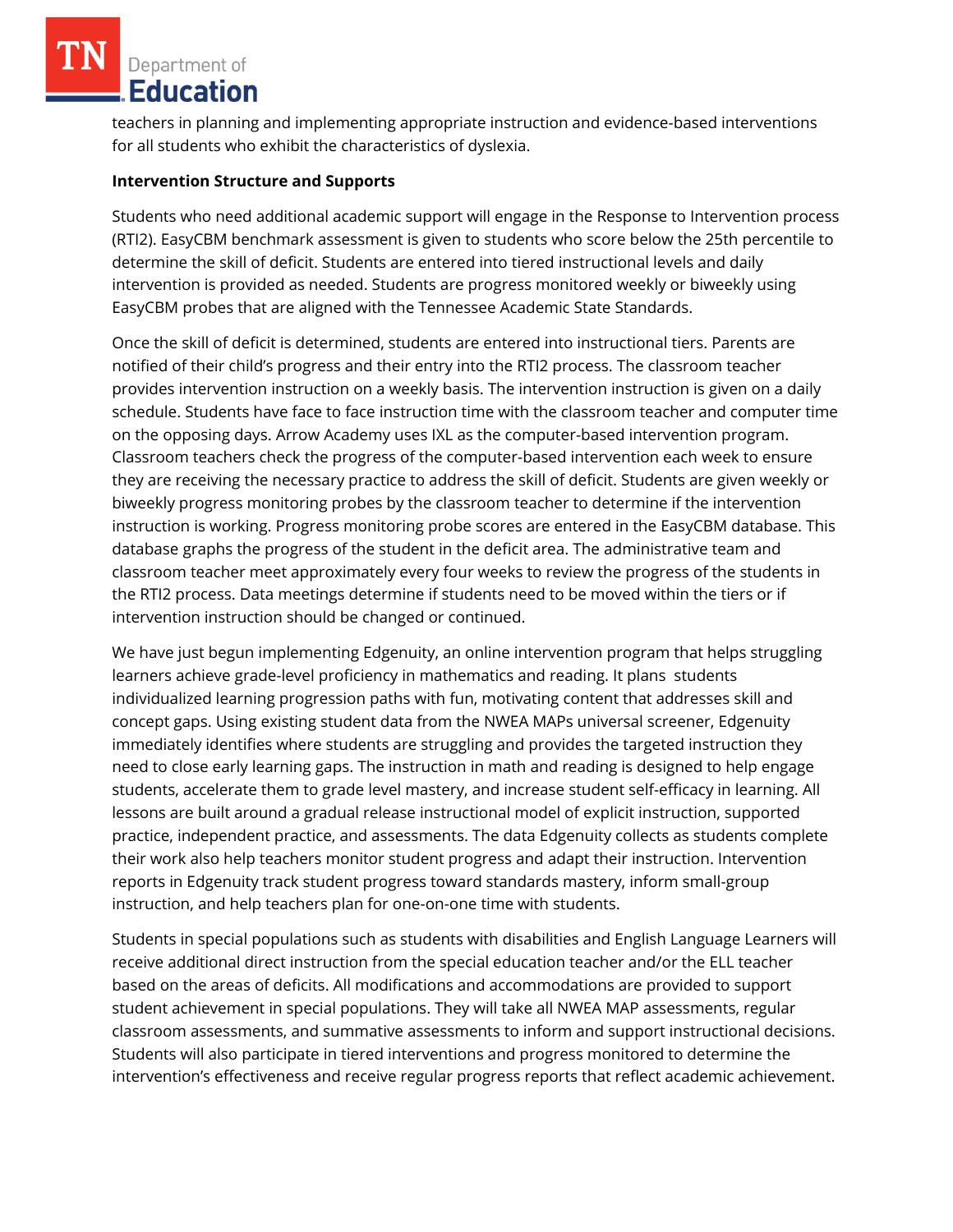

#### **Parent Notification Plan/Home Literacy Reports**

AAE notifies parents in grades K-5 if their child is "at-risk" for or has a significant reading deficiency (as evidenced by students scoring in the 0-25th percentile on MAP) immediately after we complete the fall universal screening. Students' scores are communicated in parent-friendly language that provides a clear explanation of student skill gaps and the depth and extent of student needs. The parents are told what intervention their student will receive and the amount of time each day the student will receive services. This is coupled with a description of the importance of being able to ready by the end of 3rd grade. The letter defines how students are assessed and what a "significant reading deficiency" means. Parents are subsequently notified of their child's progress, or lack of progress, after the 4 ½ week data team meetings. In the parent notifications/communication, data teams note any changes being made if the child is not showing sufficient progress as evidenced by progress monitoring and universal screening data as well as recommended activities (that do not require purchased resources) that will support students in the area of deficit (activities are not tailored by child, but tailored by skill deficit generally). These communications go out to parents with students in grades K-5 three times annually. Additionally, the ELA curriculum contains parent letters in the younger grades that outline the foundational skills and knowledge domains for the coming week that will inform and equip parents to work with the child. Families can better understand how to support their student(s) through questions about their texts and through an awareness of what foundational skills their child(ren) are learning.

Arrow Academy hosts a Literacy Night in the fall for parents to attend with their child's teacher. The teacher reviews the importance of literacy, tips to assist their child in reading, and activities they can complete at home to assist with the growth of literacy.

Our Kindergarten- third grade parents have been enrolled in the Ready for K text messaging program to assist families in helping their child with literacy growth. Ready for K was developed by educational researchers and is an evidence-based family engagement curriculum delivered via text messages. Each week, parents and caregivers receive fun facts and easy tips on how to promote their children's development by building on existing family routines.

Parents are invited to attend two scheduled Parent Teacher conference meetings to meet with the teacher to review student data and student intervention plan. Parents and/or caregivers are contacted by email, phone and text messages, ClassDojo, in both Spanish and English. Interpretive services are available.

### **Professional Development Plan**

Teachers participate in professional learning activities that allow them to take a deep dive into instructional methods that support foundational skills instruction. Teachers analyze and reflect on grade level data while meeting together to determine strategies to use to increase rigor and student success.

Teachers and administrators participate in webinars hosted by NWEA to help understand and interpret MAP data which leads to teachers' ability to laser focus on foundational skills instruction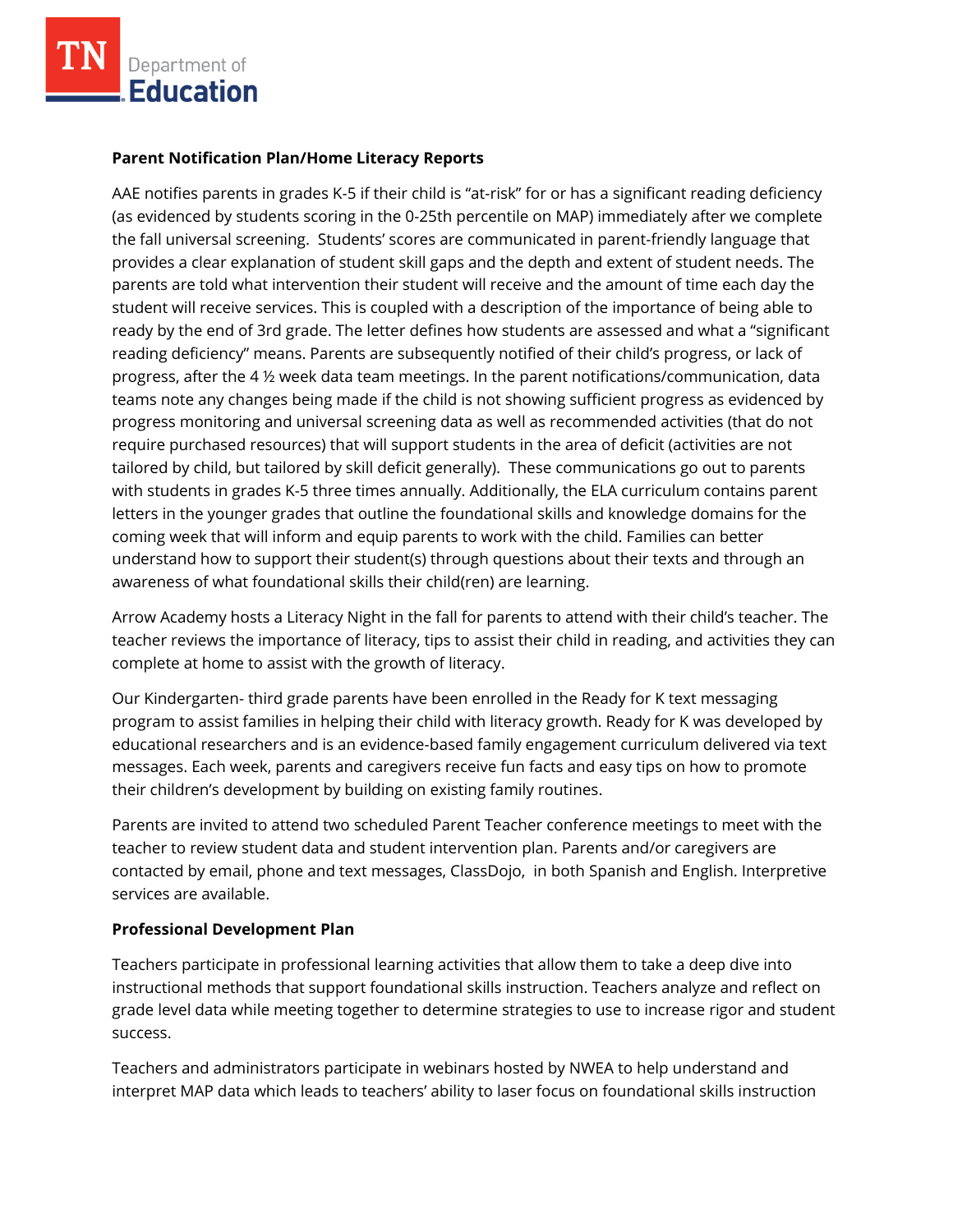for every student. Teachers also have had training from the RTI team at Shelby County Schools to understand the decision rules for tiered interventions using the District Implementation Guide RTI2 (DIG) document.

Teachers will participate in the free and optional Reading 360 Early Literacy Training series developed by TDOE. Our plan for providing PD for K-2, 5, and sped teachers is as follows:

April 2021 – Teachers will engage in Week 1 of the Early Literacy Training series, asynchronously. This training will focus on foundational reading development and instruction and is grounded in a phonics-based approach. We will ensure that participating educators earn a completion certificate prior to starting Week 2 work in June.

June 2021 – Our school has registered for the cohort-based, in-person training offered as Week 2 of the Early Literacy Training series for teachers in Week 1that will emphasize practical classroom application of research findings around strong instruction in phonological awareness, phonemic awareness, phonics, fluency, and vocabulary.

We plan to include grade 4, curriculum coordinator, and new teachers during the summer of June 2022.

# **Additional Information about this Foundational Literacy Skills Plan**

Arrow Academy students complete the NWEA MAP assessment as the universal screener. Upon completion of the screener, the administrative team, the principal and the curriculum coordinator, reviews the data. The curriculum coordinator disaggregates the data for each classroom. Once the disaggregation is completed, The administrative team meets with each teacher individually to discuss and compare data information. Each teacher creates and shares a list of students that have scored below the 25th percentile in Reading and/or Mathematics to be screened using the Easy CBM assessment. Classroom teachers complete screening assessments using EasyCBM to assess the lowest deficit area.

An RTI data meeting is held with the teachers and the administrative team to discuss the results of the EasyCBM assessment. The team determines which skill is to be addressed during the intervention period.

Once the skill of deficit is determined, students are entered into instructional tiers. Parents are notified of their child's progress and their entry into the RTI process. The classroom teacher provides intervention instruction on a weekly basis. Teachers use the Journeys reading series intervention plan to address face-to-face instruction. IXL is used to provide the computer-based intervention instruction. The intervention instruction is provided daily, but face-to-face and computer-based instruction happens on alternate days, based on tier level. Classroom teachers check the progress of the computer-based intervention each week to ensure they are receiving the necessary practice to address the skill of deficit. Students are given weekly or biweekly progress monitoring probes by the classroom teacher to determine if the intervention instruction is working. Progress monitoring probe scores are entered in the EasyCBM database. This database graphs the progress of the student in the deficit area. The administrative team and classroom teacher meet approximately every four and a half weeks to review the progress of the students in the RTI process. These data